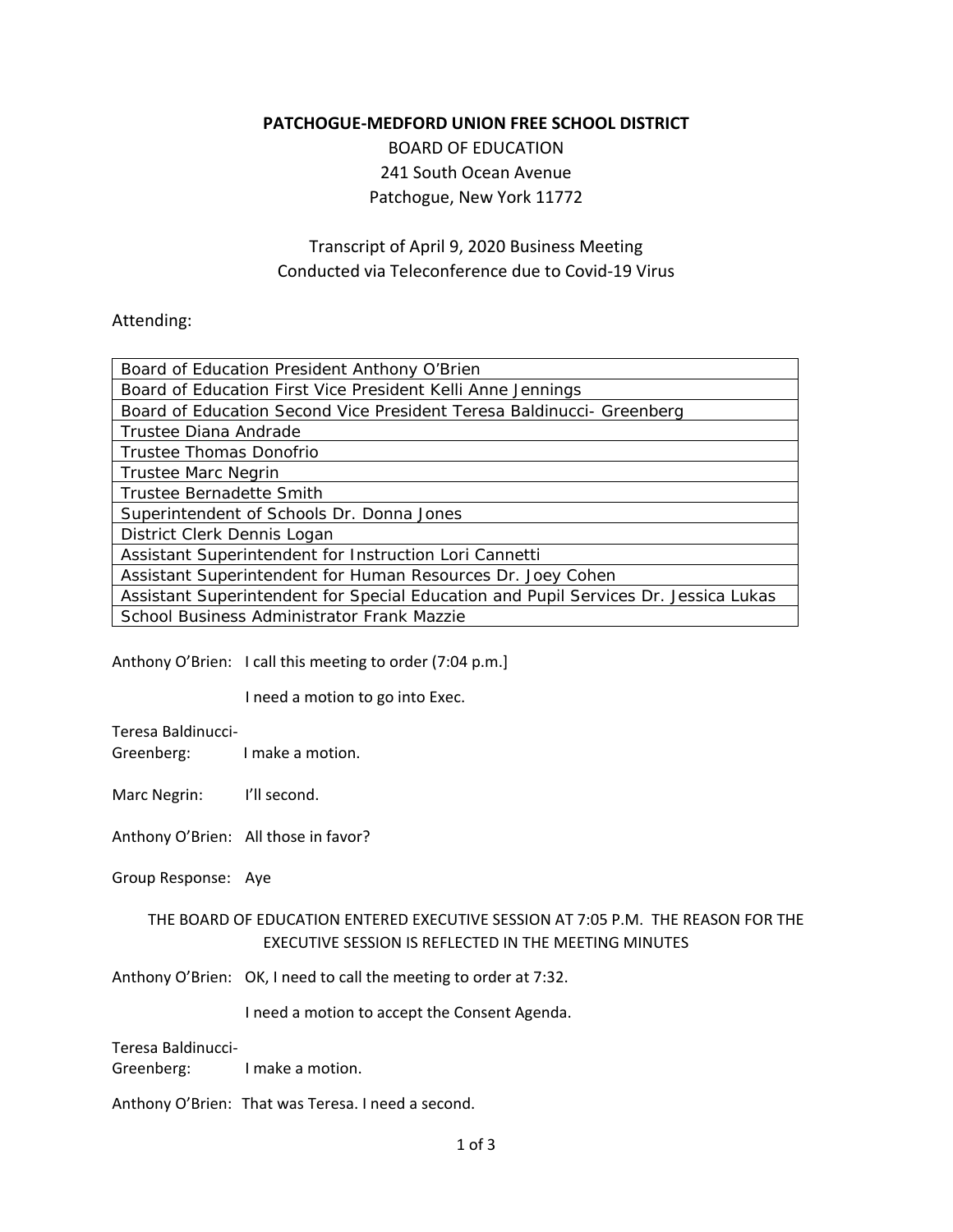| Marc Negrin:                     | Marc                                                                           |
|----------------------------------|--------------------------------------------------------------------------------|
| Anthony O'Brien: Marc            |                                                                                |
|                                  | Alright, Dennis, whenever you're ready.                                        |
| Dennis Logan:                    | OK, we're going to take a roll-call vote. Ms. Andrade                          |
| Diana Andrade:                   | Yes                                                                            |
| Dennis Logan:                    | Ms. Baldinucci-Greenberg?                                                      |
| Teresa Baldinucci-<br>Greenberg: | Yes                                                                            |
| Dennis Logan:                    | Mr. Donofrio?                                                                  |
| Thomas Donofrio:                 | Yes                                                                            |
| Dennis Logan:                    | Ms. Jennings?                                                                  |
| Kelli Anne<br>Jennings:          | Yes                                                                            |
| Dennis Logan:                    | Mr. Negrin?                                                                    |
| Marc Negrin:                     | Yes                                                                            |
| Dennis Logan:                    | Ms. Smith?                                                                     |
| Bernadette Smith: Yes            |                                                                                |
| Dennis Logan:                    | Mr. O'Brien?                                                                   |
| Anthony O'Brien:                 | Yes                                                                            |
| Dennis Logan:                    | The Consent Agenda was approved.                                               |
| Anthony O'Brien:                 | OK, and there was nothing coming out of Exec, so, we are done for the evening. |
|                                  | And, I need a motion to adjourn.                                               |
| Kelli Anne<br>Jennings:          | I'll make a motion.                                                            |
| Anthony O'Brien:                 | Kelli. I need a second.                                                        |
| Marc Negrin:                     | I'll second.                                                                   |